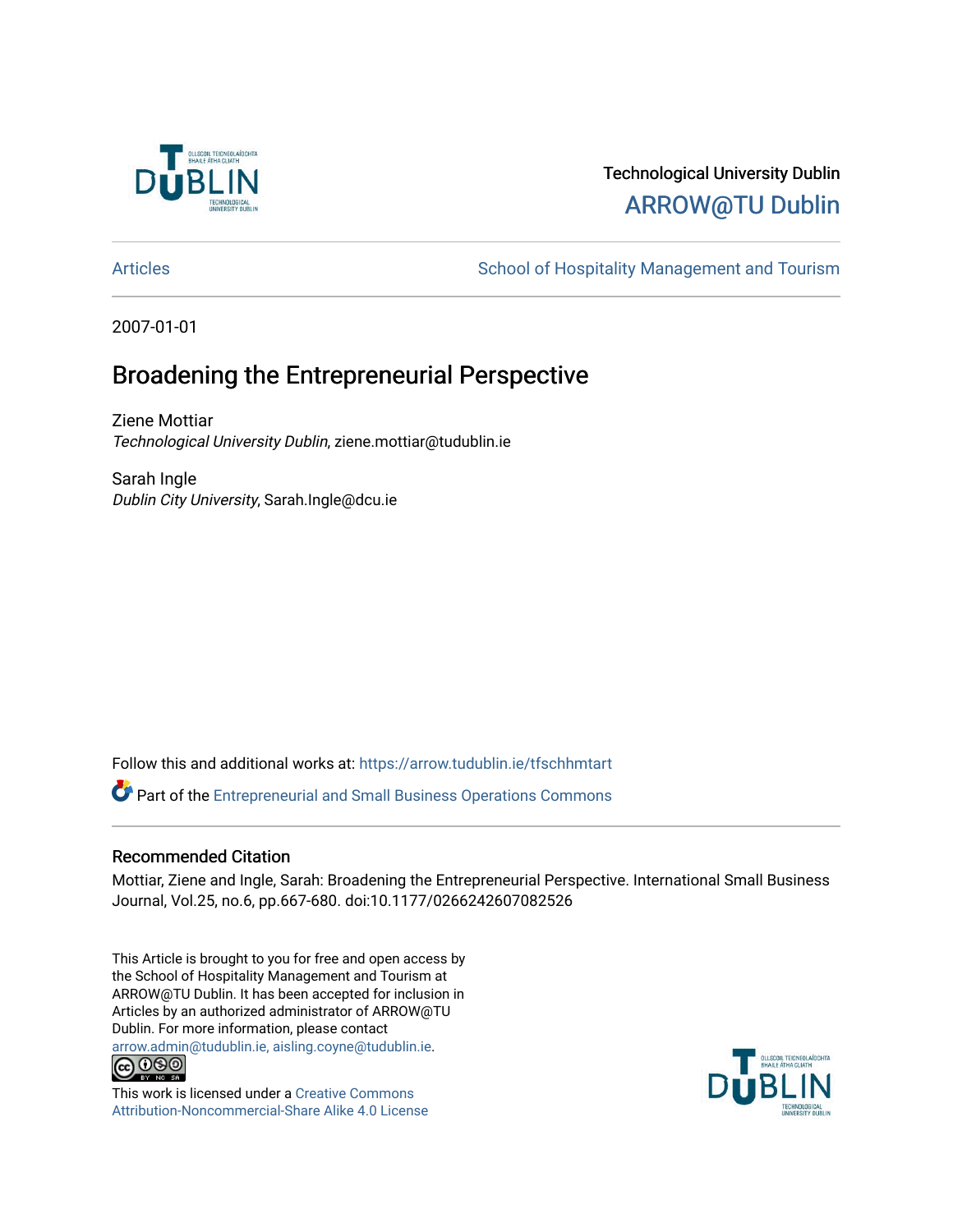# **BROADENING THE ENTREPRENEURIAL PERSPECTIVE: INTERPRENEURSHIP IN AN IRISH FURNITURE REGION**

### **Abstract**

In this paper entrepreneurial literature is combined with industrial district literature to try and explain regional success in an Irish industrial sector. A new approach called *interpreneurship* is introduced as an explanatory concept for regional success in an Irish case study. A number of conclusions are drawn regarding the extent to which the interpreneurship approach is valid and the authors recommend that this is an important concept for further research.

**Keywords:** Interpreneurship, entrepreneurship theory, industrial districts, Monaghan, furniture industry, Ireland

## **Introduction**

There is a belief that 'different countries in Europe have significantly differing degrees and patterns of encouragement of entrepreneurship from the social and institutional environment' (Reynolds *et al,* 1994: 454). Explaining these differing patterns of entrepreneurial success in particular *regions* and *industries*, is a pressing concern of academics in many disciplines and all take different approaches. These include the management and other social studies theorists who accredit the success to entrepreneurial skills, and economists who look to both the macro-economy and more recently regional characteristics as important factors.

The main aim of this paper is to explain regional success in one particular Irish manufacturing sector. Entrepreneurship theory is combined with industrial district theory leading us to develop a concept called *interpreneurship* to explain the success of an Irish region. The idea behind this concept is that both individual firm success, and regional success can be explained by the environment in which firms are located. It is local factors, which are external to the firm but internal to the district or area, that facilitate both the emergence of new firms and the development of existing firms. This approach challenges us to think outside the 'black box' of the firm and to recognise that explanatory factors are often external to firm boundaries. When added to the conceptual framework of entrepreneurship, the introduction of this concept broadens the analysis from entrepreneurship, which is driven by the individual; and intrapreneurship, which occurs within the firm; to include what we call interpreneurship, which is entrepreneurialism within a district or region.

The wooden furniture industry in Co. Monaghan, which is home to some of the most successful furniture firms in Ireland, is examined using this approach. Monaghan is located in the north east of Ireland and is the fifth smallest county in Ireland. It has a population of 53,500 and covers an area of 1295 square kilometres. The case study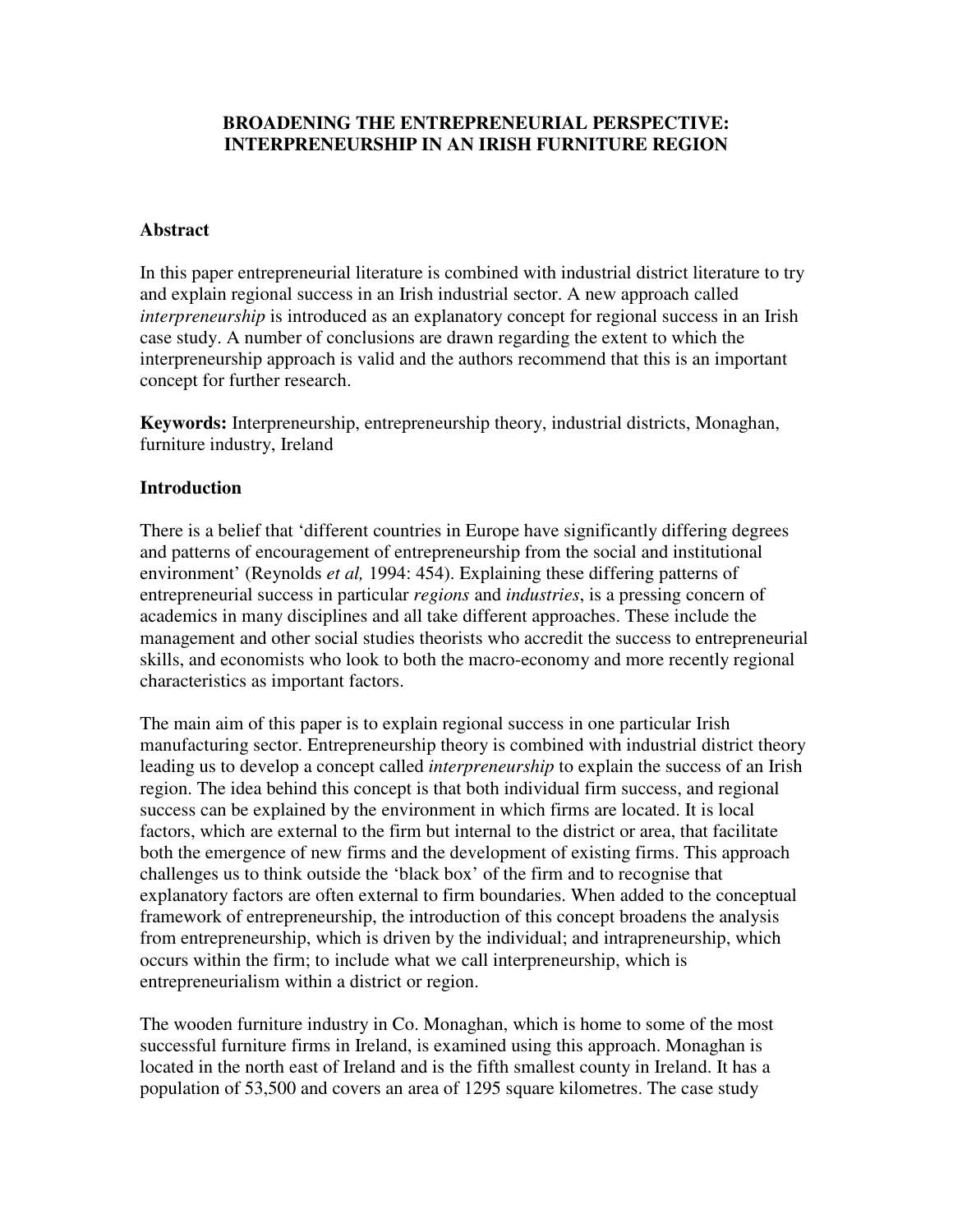presented is based upon empirical research in the field. TOOK OUT SOME HERE changed this paragraph

# **Entrepreneurship theories**

The literature on Entrepreneurship can be divided into a number of different disciplines including economics, psychology, sociology and management. Writings on the theory of *economic* entrepreneurship began as far back as the 18<sup>th</sup> century with the work of Richard Cantillon (Hisrich and Peters, 2002). The focus of the work in this literature is on the ability of the entrepreneur to react to the market and make profits.

*Psychological* theorists postulate that what determines the success or otherwise of entrepreneurs is their individual personality traits. Traits such as the need for achievement (McClelland 1961), desire for autonomy (Caird, 1991), risk-taking (Busenitz, 1999), innovation (Utsch and Rauch, 2000) locus of control (Rotter, 1966) and intuition (Allinson *et al,* 2000) all set the entrepreneur apart from other members of society.

The *sociological* school is heavily involved in the nature vs. nurture debate and ultimately stresses the importance of environmental influences for entrepreneurs. Theories in this area revolve around the belief that behaviour can be shaped by learning from the surrounding environment (Atkinson *et a,*. 1983). A positive environmental ethos is known as 'high legitimacy' for entrepreneurship, and entrepreneurship is more likely to be successful where legitimacy is high (O'Farrell, 1986).

Finally the *management* theorists view entrepreneurship skills as those required to manage a business on a daily basis after the set-up has been completed. Authors in this field emphasise the importance of training in the different organisational aspects of a firm such as marketing, finance and operations management (De Carlo and Lyons, 1979, Cooper, 1980, Swayne and Tucker, 1983).

What each of these theories has in common is a focus on the individual entrepreneur, or the lone firm, or the isolated product. If the economists' approach is followed, a successful entrepreneur is highly innovative and the focus is on the growth of individual firms. However, in practice, many firms in successful local industries are not particularly innovative, and rather than individual firms getting bigger, more small firms appear to join the industry as the market grows. This is exemplified by Cawthorne's study (1995). Thus the economists' entrepreneurial approach is not particularly useful in these cases. Similarly, the owners and managers of many small firms do not have high levels of training in management; instead these skills have often been attained as they have worked in the industry. Thus management theories can be discounted in terms of explaining the success of such firms.

The psychologists' and social scientists' approaches are more helpful in analysing a small industry situation. These identify personality traits that identify entrepreneurs as well as the kind of environmental ethos that can provide legitimacy for entrepreneurship. It is the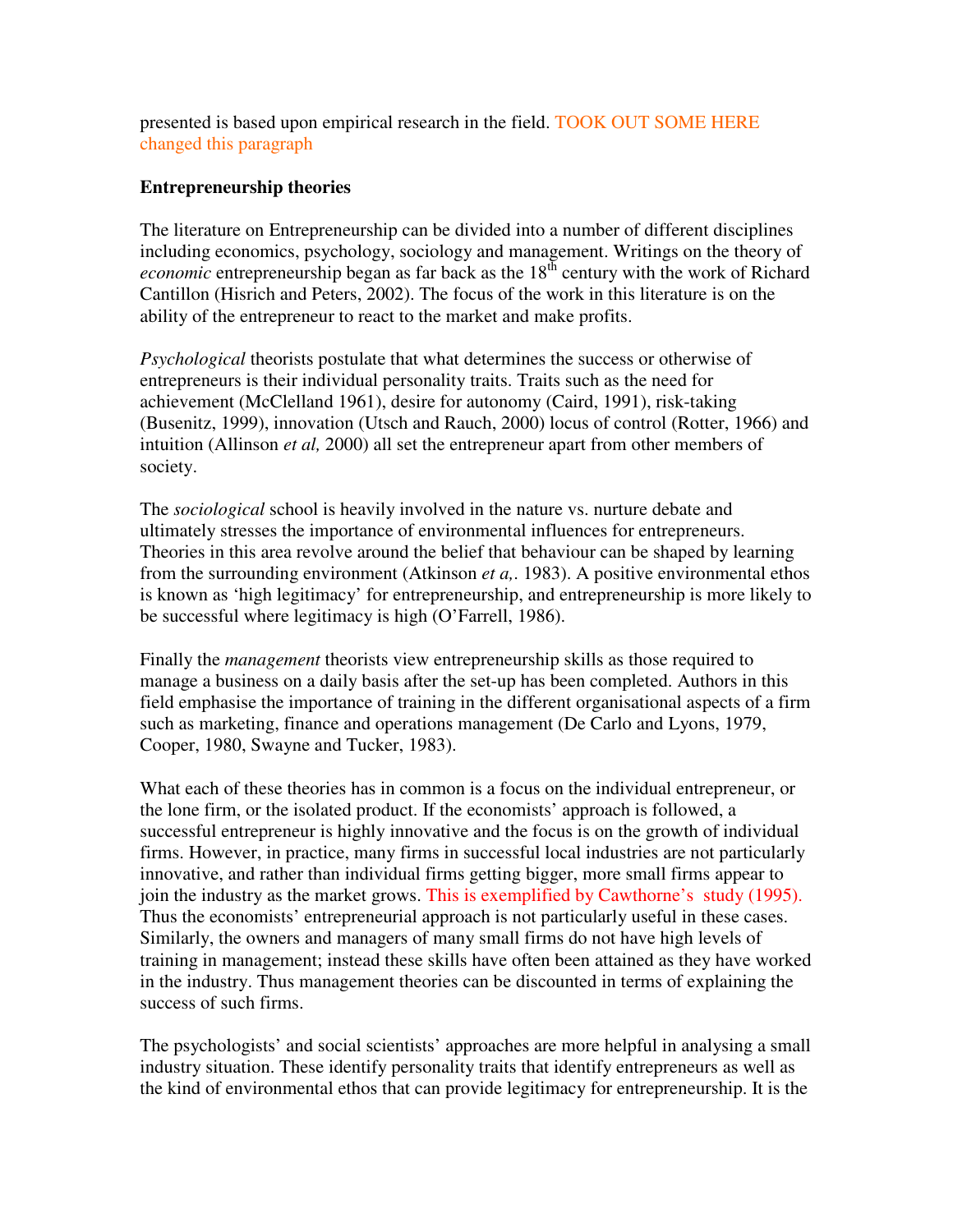latter situation in terms of the creation of a positive environment in which the industrial district literature has much to contribute.

## **Industrial district theories**

Research in the area of industrial districts dates back to the late nineteenth century with the work of Marshall (1920: 347-350). The principles and ideas developed by Marshall remain the basis of the literature on this topic more than a century later. In the late 1970s a number of researchers began to question why some regions of northern Italy were growing faster than the rest of the country and surviving recessions more successfully. These areas became collectively known as the 'third Italy' and during the l980s and early 1990s there was much written about industrial districts in this region and worldwide.<sup>1</sup> Industrial districts can be defined as areas dominated by small firms that are geographically concentrated and exhibit strong inter-firm relations and a social milieu. Their success rests primarily on the fact that they are small, inter-dependent firms that are located close together. They are also embedded in the local community and co-operate as well as compete.

# *Inter-firm relations*

The relationship between firms in industrial districts is perhaps the most important explanatory factor in the success of industrial districts. Murray (1990) shows how encouraging firms to develop a realm of relations rather than simply being competitive can significantly improve profits level by reducing costs. These more complex bonds include competition, co-operation, social ties and interdependence. The interdependence stems from the fact that few if any of the firms can produce the final product alone. An environment where inter-firm relations prevails results in a higher level of innovation, a more coherent production process within the district and often a greater ability to collectively identify and then react to changes in the market place. The success of one firm has an impact across the district. Suppliers are called upon for more inputs, and in some cases competitors are even affected, for example in West Jutland, Denmark 'a winning firm often has to use as subcontractors, some of the firms which competed with it for the customer in order to be able to deliver the promised goods' (Kristensen 1990: 151).

# *Social milieu and embeddedness*

 $\overline{a}$ 

The ideas of social milieu and embeddedness are also important factors in industrial districts and explaining regional success. Embeddedness and a social milieu mean that

<sup>&</sup>lt;sup>1</sup> (Brusco, 1982; Brusco and Sabel, 1981; Goodman, 1989; Becattini, 1990; Trigilia, 1990; Pyke, Becattini and Sengenberger, 1992; Piore and Sabel, 1984; Pyke and Sengenberger, 1990). The observatory of European SMEs (European Commission 2002) outlines the extent of research in clusters and industrial districts in the EU and industrial districts have also been identified in the US (Saxenian, 1995, 1994), South America (Schmitz, 1993; Rabellotti, 1994, 1995), Africa (Sverisson, 1992, Dawson 1992), Asia (Nadvi, 1992; Cho, 1994; Lee, 1995) and India (Knorringa, 1994; Cawthorne 1995).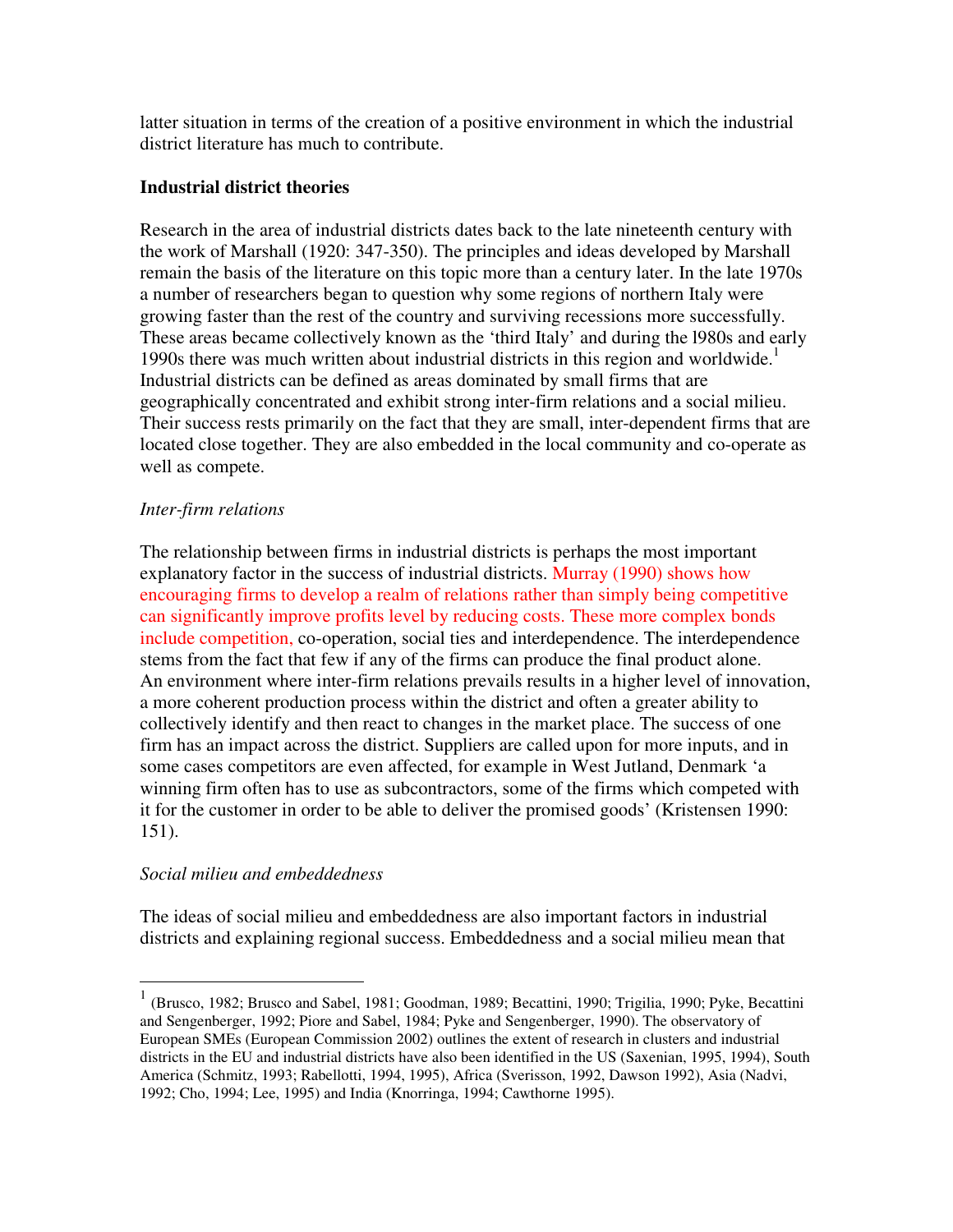there is a close link between society and firms; the relationships between the actors in the economy are not purely economic. In summary, what this comprises is a strong community of individuals, families and firms which is bound together by a 'sociocultural identity and trust' (Schmitz 1993: 26). The entrepreneur in a start-up situation can also use a personal network in order to bring together resources and firm contacts to set up a business (Johannisson 1986, 1988). In this way the entrepreneur utilises personalised contacts within a community environment, bringing together industrial districts and personal network models (Pihkala *et al*. 1999). In the industrial district literature this is called a professional milieu.

# *Spin-off firms*

One of the effects of a social or professional milieu and strong inter-firm relations is the emergence of spin-off firms. Within industrial districts much of the growth in the number of firms is assisted, encouraged and often financed by existing firms. Family members and former employees often establish firms in the same business or a spin-off business and this adds another element to business relationships within the district. An example of this is the development of the *Apple* personal computer by two school drop-outs in their early twenties, working out of their garage in Menlo Park in the summer of 1976. They were only able to start the company because a former Intel executive came into the project as a third partner lending them \$91,000. 'It is this high risk funding by individuals who were knowledgeable about the trade, and who shared and understood the culture of their innovators, that made possible the endless birth of new firms in Silicon Valley' (Castells and Hall, 1994, pp.19-20).

In South Korea, the 'Little Owner System' shows similar tendencies. In this case, former technicians with 20-30 years of experience weaving or former supervisors of production lines are encouraged to purchase weaving facilities and run them under their own control. Parent firms offer financial aid, constant supply contracts and even administrative services (Cho, 1994). Clearly in such a situation, the owners of the firms in the district have particularly close ties comprising social as well as business elements.

Overall the kinds of relationships that can occur between firms serve to show that the industrial district environment can be likened to an inter-organizational network comprised of a number of independent individual organisations (Franke 1999). Note the change in emphasis here from looking within firms to identify entrepreneurial characteristics, to focussing on the group of firms as a whole and the relationship between the individual units. Within this type of environment we are calling this kind of collective entrepreneurship phenomenon, *interpreneurship*. The process of entrepreneurship in these types of regions is created by the environment, which exists; the positive attitude towards entrepreneurship, the desire by many to continue to work in the local area and the personal connections between owners of firms who have grown up together or have worked beside each other.

What results from all this is a local industry that thrives via the emergence of new firms, the identification of new by-products or related products, the interdependence of firms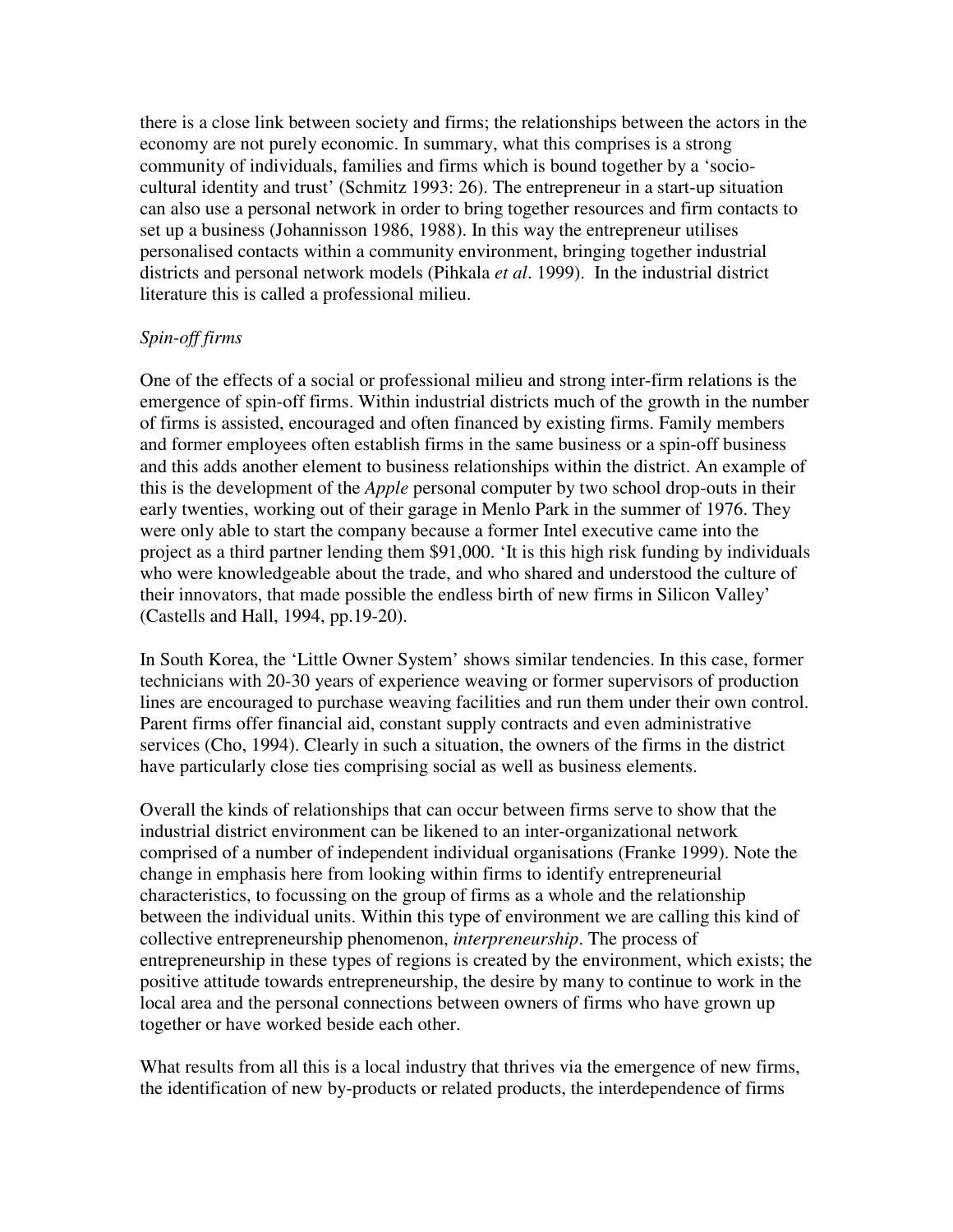and an ethos of entrepreneurship. Such an approach is necessary, especially in analysing small firms that may not be solely profit motivated and also may not be particularly innovative. Research has identified firms where owners do not particularly aspire to growing their firms and just want to make a living (e.g. Cawthorne, 1995; Shaw and Williams, 2004; Ateljevic and Doorne, 2001;Mottiar, 1998). This was also the case for many industrial districts identified in the early literature where for example people were involved in small farm entrepreneurship (Capecchi, 1989) and in the case of Carpi's knitwear industry in the 1950s and 1960s people homeworked in the industry in the winter and then laboured, fruit picked during the summer to supplement their income (Solinas, 1982) In terms of innovation Brusco (1986: 195) remarked that in the 'third Italy' some industrial districts are 'more developed and capable of innovations, others are more backward, with low wages, without steady relations with foreign market and exposed to the competition of the newly industrialized countries'. It is the whole, rather than the individual, which is successful. This approach will now be utilized to analyze and explain the success of the wooden furniture industry in Co. Monaghan, Ireland.

#### **Case study: the wooden furniture industry in Co. Monaghan, Ireland**

The success of the wooden furniture industry in Monaghan can be described in two main ways. First, it is a significant centre of wooden furniture manufacture in Ireland. In spite of Co. Monaghan's relatively small size (it is ranked  $21<sup>st</sup>$  in terms of population), it is ranked third after Dublin and Cork in terms of the number of furniture firms in the county Second, the firms in this area are the 'largest in Ireland and they dominate the national industry's exports' (Mottiar and Jacobson, 2002). Monaghan's location next to the Irish border provides the companies with easy access to the Northern Ireland market as well as that of the Republic, and its nearness to the port of Larne provides access to Northern Britain (Mottiar, and Jacobson, 2002 TOOK OUT P NO). Furthermore the use of external advice and expertise, as well as the prevailing work ethic and business ethos, has meant that TOOK OUT SENTENCE HERE these firms re-invest a large proportion of their profits back into the business. $<sup>2</sup>$ </sup>

The Monaghan industry can be traced back to 1801 when it was reported that about a hundred carpenters using the local supply of wood were 'constantly employed in furnishing the neighbouring fairs and markets with several articles of country work and furniture' (Coote, 1801: 154). The industry today is considerably different from that of the early  $19<sup>th</sup>$  century, there are some 32 firms, the wood is purchased outside Monaghan (and often internationally), and the markets which are supplied are in most cases far from local (Mottiar, 1998). These firms produce a wide variety of wooden domestic furniture and some are involved in the production of components for the industry. Many of them have been established by people who worked for other firms in the area before setting up alone. The main markets for these firms are Dublin and Belfast but some of the larger firms have also successfully broken into the northern UK markets

 $\overline{a}$ 

 $2$  It is noted that Jacobson and Mottiar (1999) and Heanue (2003) discuss the fact that the sector may be facing challenging times in terms of the reduction in numbers of start up firms, and the volatility of the sector as a whole.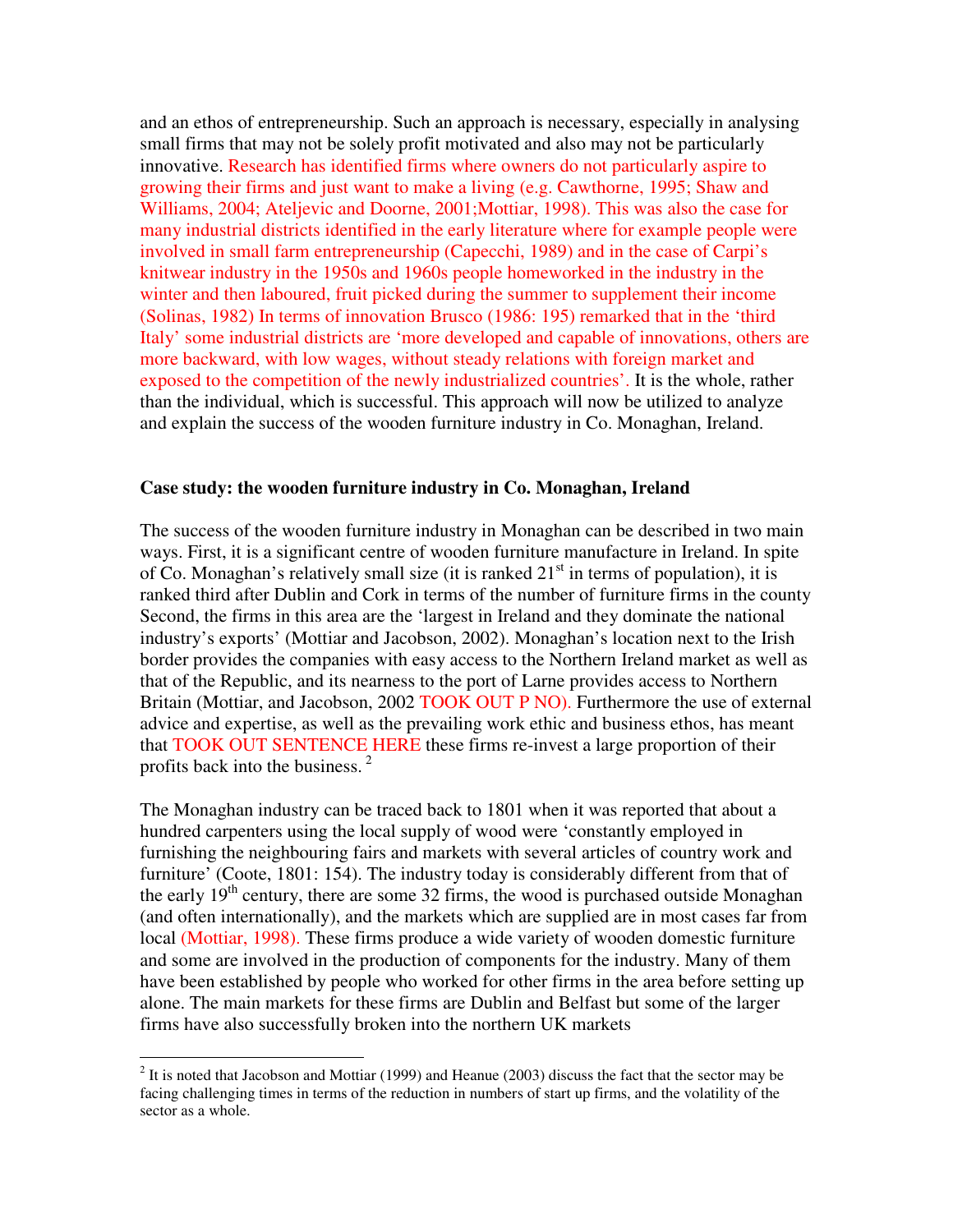#### **Methodology**

A survey method of data collection was used and all wooden furniture firms in Co. Monaghan were approached to be included in the sample. A semi-structured questionnaire was utilised with the aim of gathering both quantitative and qualitative data. The questionnaire contained a mixture of both open and closed questions. Stage one of the research process involved the posting of the questionnaire to the full sample, 32 firms. This elicited 11 responses. In stage two, the researcher then organised interviews, using the semi-structured questionnaire and this resulted in an additional 14 completed questionnaires. The overall response rate was 78 percent.

The empirical results show the firms are mainly small, 81% of firms surveyed employ up to 30 people. In industrial districts firms are usually micro-enterprises employing up to nine people and in the case of the wooden furniture industry in Monaghan 48 percent of the sample could be classified in this way. In addition, almost 70% of them are family firms in that at least one family member is an employee. In one firm the three people who work there comprise three generations of the same family: the father, son and grandson. In another the owner employs only three people, all three his brothers-in-law.

#### **Application of theory to case study**

This local industry can be classified as successful as it has a very high concentration of wooden furniture firms in a small area, the largest wooden furniture firms in Ireland are located in Monaghan and these firms are among the largest exporters nationally. This is despite the fact that Monaghan is the fifth smallest county in Ireland, it does not have a particularly favourable location being distant from the main cities, and would be classified among the less developed areas of the country. In attempting to explain the success of this district using the concept of interpreneurship we first focus on why the traditional entrepreneurial theories are not appropriate in this context. The growth of the sector in terms of inter-firm relations, the development of spin-off firms and social milieu and embeddedness are then discussed. It should be stated at the outset that we deem this disctrict to be a success due to its

An entrepreneurial approach from any of the schools of thought described earlier in the paper focuses primarily on: innovative firms that are motivated by profits, and owners who have particular personality traits or managerial skills which make them successful. The firms in the wooden furniture industry in Monaghan cannot be described like this. Many owners, especially among the small firms, made comments that indicated that they were not profit driven or motivated and instead just wished to remain viable. Some of the owners of firms interviewed stated that they simply wish to 'make enough money to have a comfortable life'. They are not entrepreneurs who aim to increase output and profits consistently and grow into a large employer or exporter, rather they are individuals who 'want to take home the money at the end of the week and know that [they] have a job to come to next week'. In terms of innovativeness their products are for the most part reproductions and technical innovations are bought in ready made (Mottiar, 1998).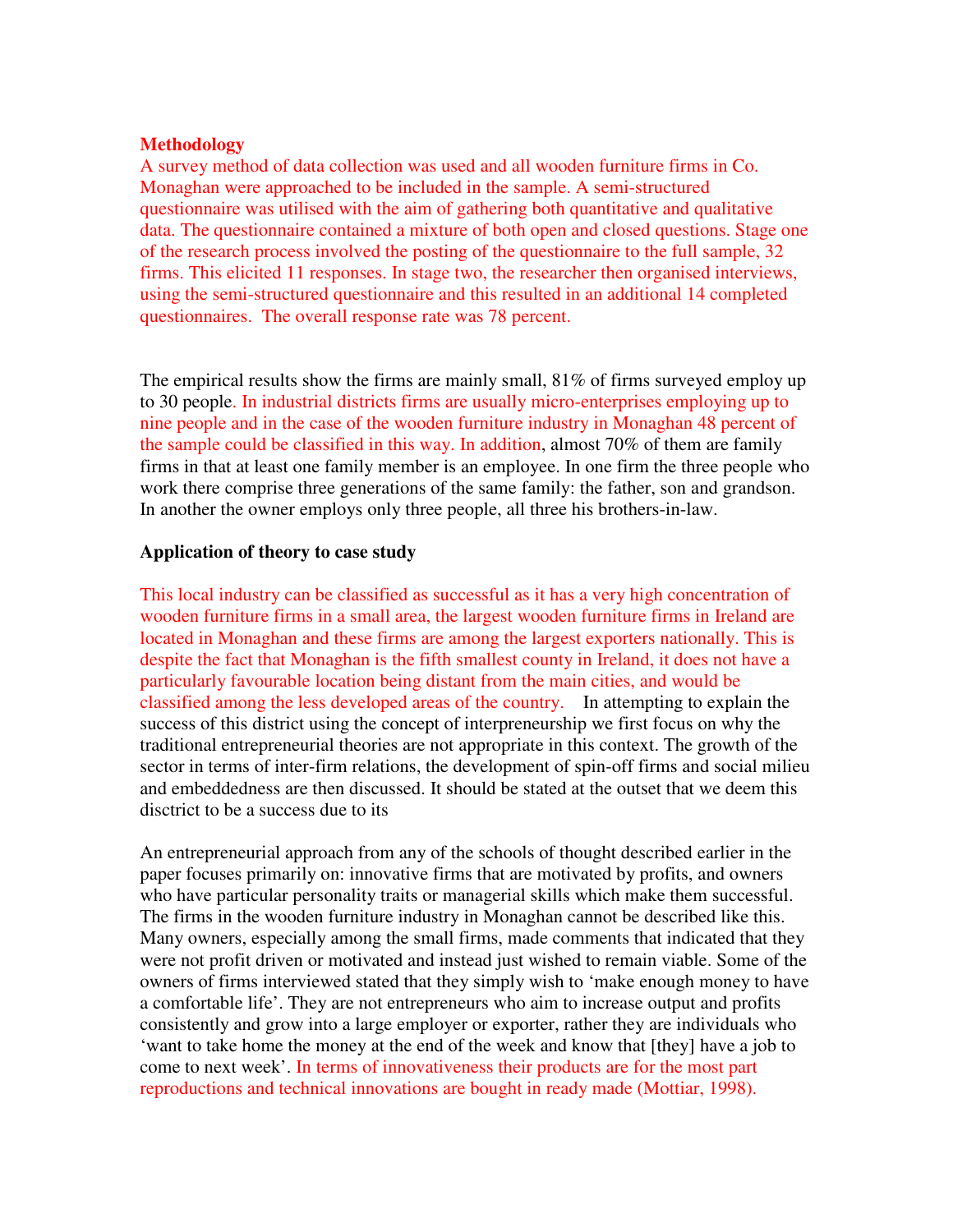This type of attitude was representative of the small firms, the larger more export oriented enterprises were more target oriented and ambitious. In terms of products however, none of them are innovative. They mainly manufacture re-production furniture and some are even only involved in the assembly of imported flat pack furniture. In terms of skills these are not formally qualified owners – most began in the industry as an apprentice in another firm and worked their way up to where they are now.

## *Using the interpreneurship approach to explain regional success*

# *Inter-firm relations*

The group of firms in this study has a myriad of relationship types including interdependence, co-operation and competition as well as social links. Many of them reported varying levels of co-operation, both formal and informal. Almost 50% of respondents often or occasionally lend machinery (mainly hand tools). Although a number of firms reported in the survey that they did not co-operate, interviews led to anecdotal evidence that this was occurring. For example if a new customer approaches one of the fireside chair manufacturers, he rings his competitor to check that he is not a bad debtor who is switching suppliers to avoid payment. Such forms of co-operation ensure the continued success of all of the firms and the local industry as a whole.

The type of cooperation outlined is also linked with the interdependence of the firms. Many firms can only survive as long as other firms in the industry continue to produce. It facilitates the development of firms in one stage of production that would otherwise not be viable. One example of this is the kitchen door manufacturer who does not have any transport, so the kitchen manufacturer who lives nearby calls to collect the doors. Another example is the factory owner who just makes rope edging for occasional tables. His previous employer delivers the unfinished tables and the final product is collected when complete.

## *Social milieu and embeddedness*

In the third Italy the existence of a social milieu was seen to be an extremely important factor in explaining success and many pointed to political issues as the source of social cohesion. In Monaghan, a border county with Northern Ireland where religion is an important factor, it was hypothesised that religion may be the source of a social milieu in this area. However the research found that there were indications of a professional mileu encouraging the proliferation of spin-off firms (discussed next). As Figure 1 shows, respondents stated that to have worked in another firm in the area and to be from Monaghan were the most useful factors in succeeding as an entrepreneur in the local industry.

# **Insert figure 1 about here**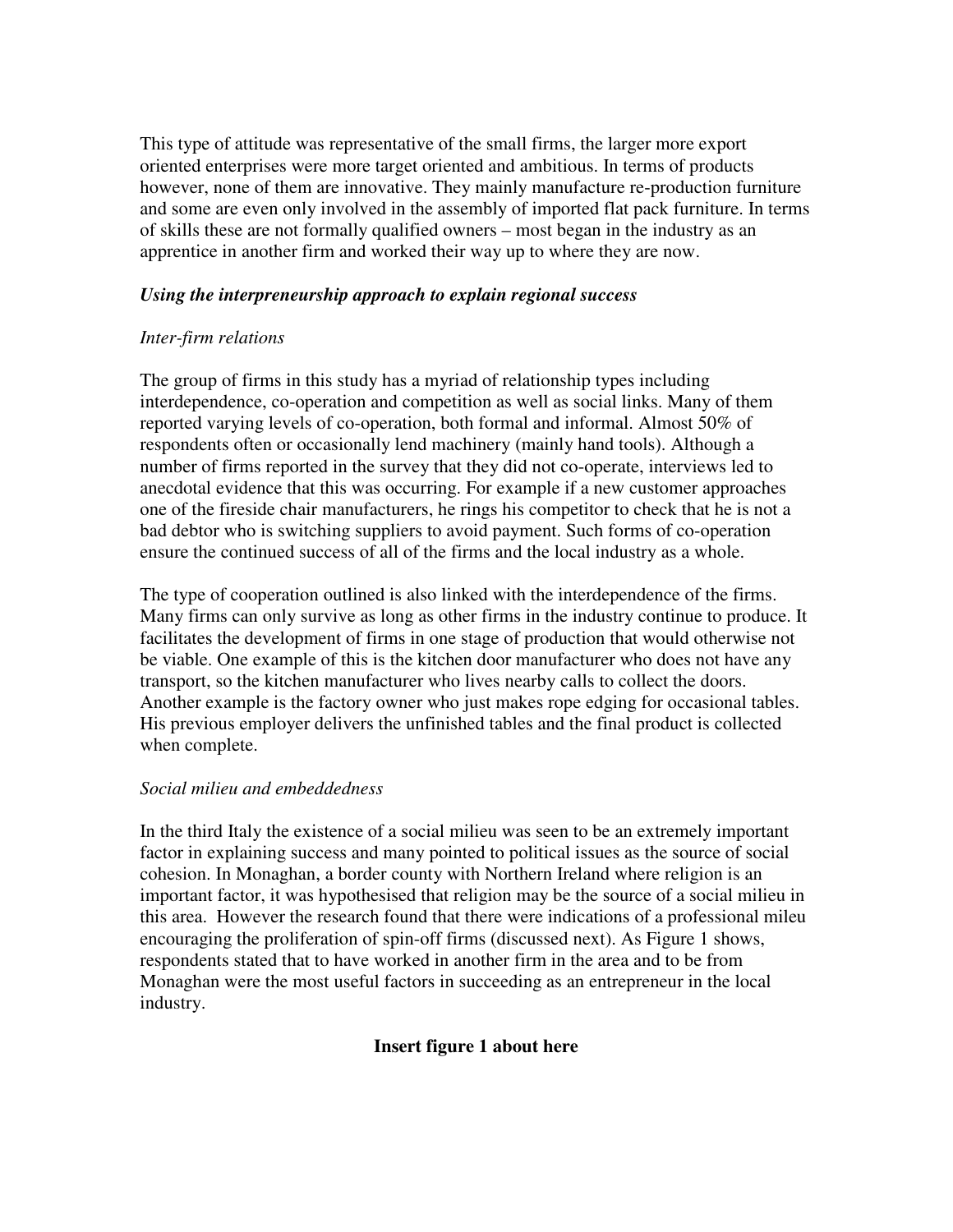This allows them to become part of the social network, they can gain external economies of scale, thus gaining from the growth of the industry as a whole and participate and gain advantage from the interpreneurial environment. Many of the owners of the furniture firms in this area know each other and many have worked with each other at some point. This has encouraged good face to face contact and may explain some of the types of cooperation that have been outlined above. It is notable that 76% of respondents reported that they would occasionally exchange ideas or discusses problems or strategies with other local furniture producers and 52% said that they would occasionally visit production sites of other local furniture firms. The professional milieu that has evolved has created a business environment where it is relatively easy to subcontract to local firms and for firms to work together in some activities. This aids the flexibility of firms and allows relatively small firms to be competitive.

## *Spin-off firms*

As already indicated the emergence of spin-off firms has perpetuated this local industry. In fact genealogical analysis of the Monaghan case shows that almost 65% of the furniture firms that responded to the questionnaire are either directly or indirectly related to Coyles. This, the largest firm in the study was established in 1936, when its founder, originally an upholsterer from Armagh decided to move to the area. This firm has had a driving force in the local industry, being one of the first to export and also creating a pool of former apprentices who have set up their own firms.

# **Insert Figure 2 about here**

The owners of eight firms did their apprenticeship in Coyles before establishing their own firms and a further seven firms are indirectly related in that their founders worked in firms owned by those who had originally done their apprenticeship in Coyles (see Figure 2). This leads to a particular type of relationship between the owners, not only are they often neighbours but they may also have worked together for many years. Another example of this is one owner of a firm who said that when he worked for his previous employer there were 16 employees in total, now 14 of them had their own businesses in the area. A social network of owners of furniture firms was thus created that promotes and encourages strong inter-firm relations and the development of new products which has been extremely valuable for the local industry.<sup>3</sup>

# **CONCLUSION**

 $\overline{a}$ 

For a number of reasons we believe we can conclude that the success of the industrial district presented in this paper can be best explained using the *interpreneurship* concept developed earlier. First, the relationship between the firms and the environment that

 $3$  The case study that is described in this paper also mirrors other furniture industrial districts such as Friuli

<sup>–</sup> Venezia Givlia in North East Italy (Tamisar, 2000) and West Jutland, Denmark (Kristensen, 1990).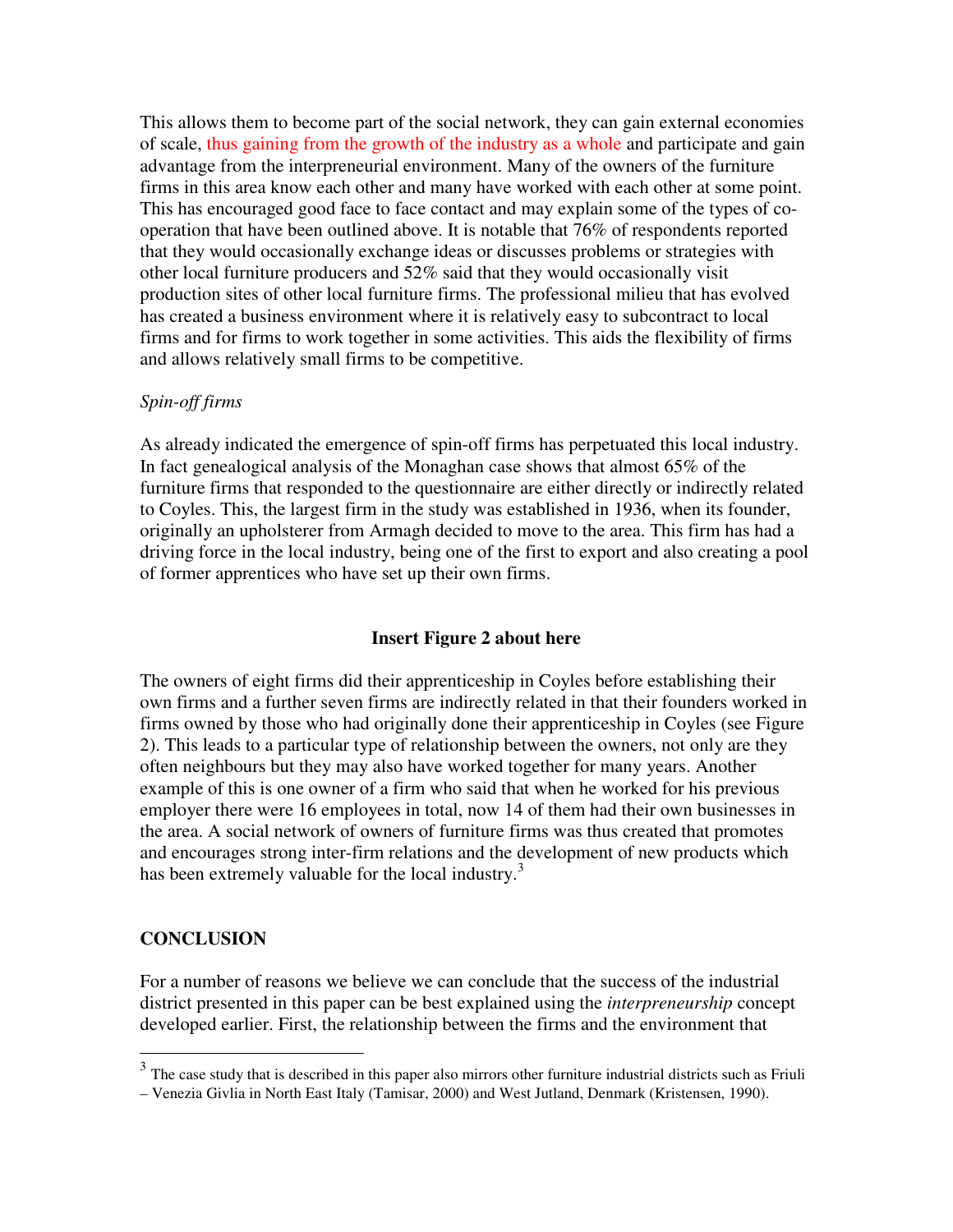exists has resulted in a group of entrepreneurial entities. As discussed, the traditional entrepreneurial approach generally focuses on the largest firms and declares their success as the overall cause of the region's success. This approach however misses the full story. The firms in this district represent a family tree where the existence of one firm is often related to another, and furthermore their continual success and the success of the local economy is dependent upon the local industry as a whole, rather than single firms, products or entrepreneurs.

Second, rather than success being explained by individual firms that are entrepreneurial, the local industry displays interpreneurship in the form of a professional milieu, strong inter-firm relations and the development of spin-off firms. These factors have facilitated the continuing growth of the industry and allowed small firms to remain competitive and able to predict and react quickly to market changes. All these factors are of course created and sustained by the geographical concentration of the firms.

Third, as initially outlined in the introduction, this case enables us to look outside of the firm for answers to success. We do acknowledge the importance of internal factors for success, but the synergy and inter-firm linkages that have occurred in this sector force us to look at growth and development from another perspective. This view is not just that of an individual entrepreneur or firm, but from a vista of mutually supportive interaction and a culture and environment where the growth of one firm results from a regional spirit of growth generally.

Ultimately the type of entrepreneurship that has made this district a success is not concentrated within firm boundaries. Instead it is as Marshall describes, 'in the air'. This is similar to what Belussi and Gottardi (2000 TOOK OUT PG NO.) call 'floating knowledge', and is what we have called *interpreneurship*. Overall, when added to a theoretical entrepreneurship framework, the introduction of this new concept widens the analysis from entrepreneurship, which is driven by the individual, and intrapreneurship, which occurs within the firm, to include interpreneurship, which is within a district or region.

If accepted by other academics in the field, we believe that the idea of interpreneurship could be a valuable addition to the current literature and our understanding of entrepreneurship, as well as helping to explain certain regional economic successes. Further related research in this area will help to confirm and promote the interpreneurship concept and the authors hope that other researchers will take up this challenge.

#### **REFERENCES**

Allinson, C.W., Chell, E., and Hayes, J. 2000 Intuition and entrepreneurial behaviour, *European Journal of Work and Organisational Psychology*, Vol. 9: 31-43. Ateljevic, I and Doorne, S 2001 'Staying within the Fence': Lifestyle entrepreneurship in tourism *Journal of Sustainable Tourism* Vol. 8 No. 5 pp.378-392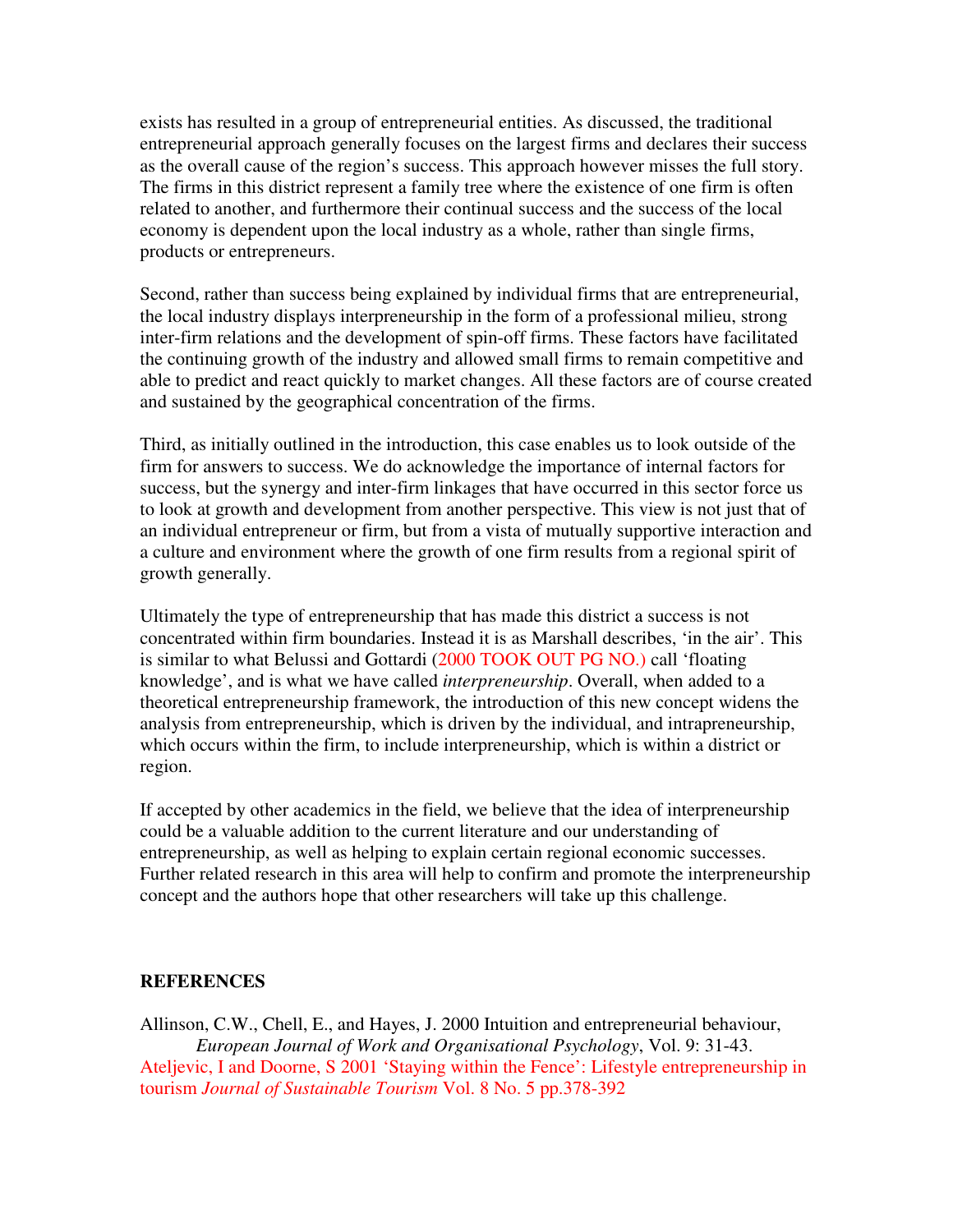- Atkinson, R.L. Atkinson, R.C. and Hilgard E. 1983 *Introduction to Psychology* (8<sup>th</sup>) Ed), (New York: Harcourt Brace Jovanovich).
- Becattini, G. 1990 Italy, in Sengenberger, W, Loveman G. and Piore M. *The reemergence of small enterprises - industrial restructuring in industrialised countries*. (Geneva: International Institute for Labour Studies) 144-173.
- Belussi, F and Gottardi, G 2000 Models of localised technological change, in in Belussi, F and Gottardi, G *Evolutionary patterns of local industrial systems* Ashgate: Aldershot pp.13-47
- Brusco, S. and Sabel, C. 1981 Artisan Production and economic growth, in Wilkinson, F. *The Dynamics of Labour Market Segmentation,* (London: Academic Press) 99-114.
- Brusco, S. 1982 The Emilian model: productive decentralisation and social integration, *Cambridge Journal of Economics*, Vol. 6: 167-184.
- Busenitz, L.W. 1999 Entrepreneurial risk and strategic decision making: it's a matter of Perspective, *Journal of Applied Behavioural Science*, Vol 35: 325-340.
- Caird, S. 1991 The enterprising tendency of occupational groups, *International Small Business Journal*, Vol. 9: 75-81.
- Castells, M and P Hall, 1994 Silicon Valley: where it all began in *Technopoles of the world: The making of twenty-first century industrial complexes* pp.12-28 Routledge: London.
- Cawthrone, P. 1995 Of networks and markets: the rise and rise of a South Indian town, the example of Tiruppur's cotton knitwear industry, *World Development,* Vol. 23 No. 1: 43-56.
- Central Statistics Office 1998 *Occupations* Census of Population Government Publications
- Central Statistics Office 1995 *Occupations* Census 1991 Vol. 6 Government Publications
- Cho, M. 1994 Weaving flexibility: large-small firm relations, flexibility and regional clusters in South Korea, in Pedersen, P. Sverisson, A. and van Dijk, M. *Flexible Specialisation: The Dynamism of Small Scale Industries in the South* (London: Intermediate Technology Publications) 111-127
- Cooper, A. 1980 Entrepreneurship, small business interface, in Proceedings of the Conference of Research and Education in Entrepreneurship, Baylor University, March.
- Coote, Sir C. 1801 *Statistical survey of the county of Monaghan* (Dublin: Graisbery & Campbell).
- Dawson, J. 1992 The relevance of the flexible specialisation paradigm for small-scale industrial restructuring in Ghana, Ids Bulletin, 1992, Vol. 23 No. 2: 34-38.
- De Carlo, J. and Lyons, P. 1979 Toward a contingency theory of entrepreneurship, *Journal of Small Business Management*, Vol. 17, No. 10:.22-29.
- European Commission 2002 *Regional clusters in Europe* Observatory of European SMEs, no. 3
- Franke, U.J. 1999 The virtual web as a new entrepreneurial approach to network organizations, *Entrepreneurship and Regional Development*, Vol. 11, No.3: 203- 227.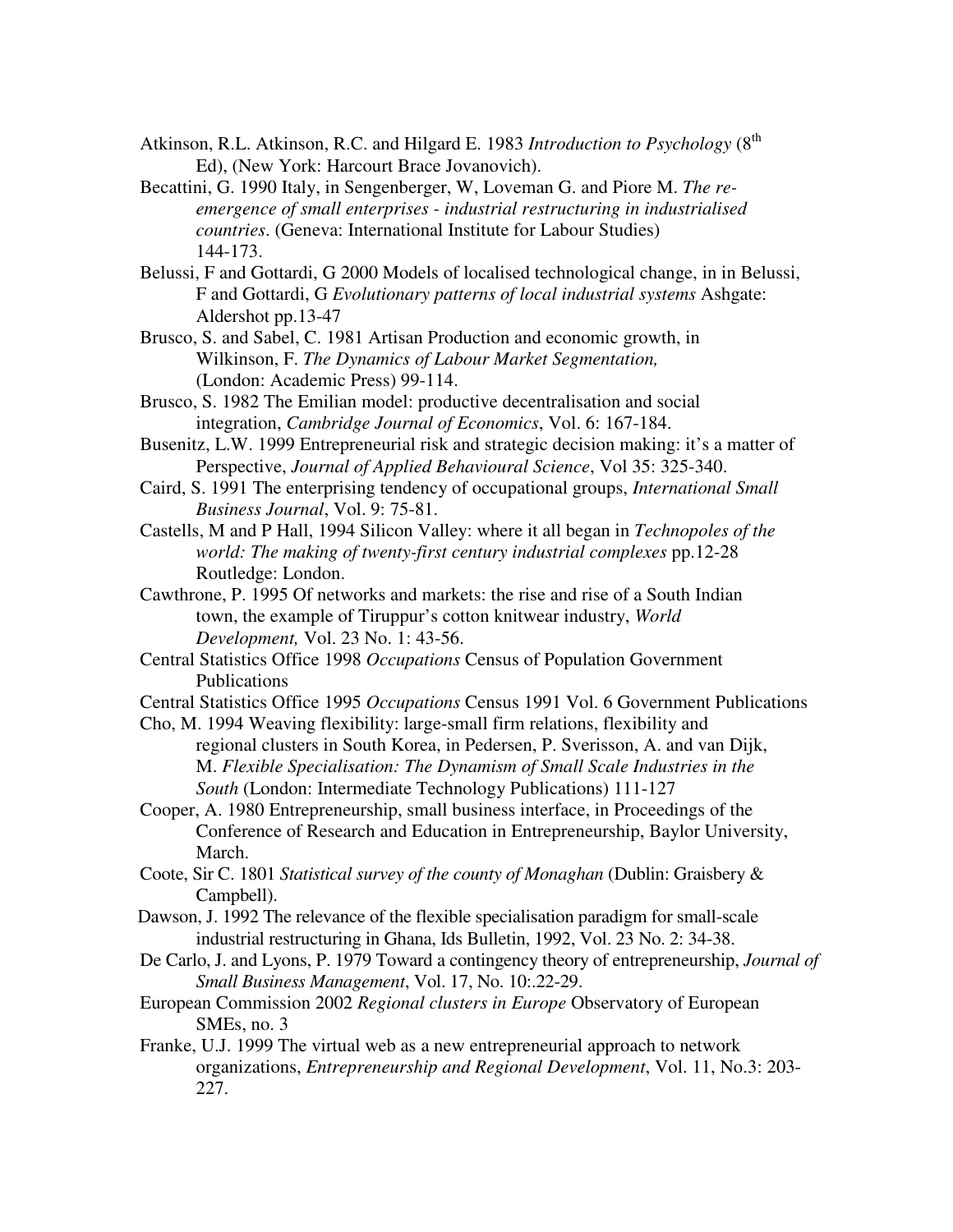- Goodman, E. 1989. Introduction: the political economy of the small firm in Italy, in Goodman, E. and Bamford, J. with Saynor, P., *Small Firms and Industrial Districts in Italy* (London: Routledge) 20-36.
- Goss, D. 1991 *Small Business and Society* (London: Routledge).
- Heanue, K (2003) *In conversation*. Paper in progress entitled *Agglomeration Economies in the Irish Furniture Industry*
- Hisrich R. and Peters, M. 2002 *Entrepreneurship* (5<sup>th</sup> Ed) (Boston: McGraw Hill).
- Jacobson, D and Z Mottiar (1999) Globalization and Modes of Interaction in Two subsectors in Ireland *European Planning Studies*, Vol. 7 No. 4 pp.429-444
- Johannisson, B. 1986 Network strategies: management technology for entrepreneurship and change, *International Small Business Journal*, 1: 19-30.
- Johannisson, B. 1988 Business formation a network approach, *Scandinavian Journal of Management*, 3/4: 83-99
- Johannisson, B. 1995 Paradigms and Entrepreneurial Networks some methodological challenges, *Entrepreneurship and Regional Development*, Vol 7: 215-231.
- Knorringa, P. 1994 Lack of interaction between trader and producers in the Agra footwear industry, in Pedersen, P., Sverrisson, A. and van Dijk, M., *Flexible Specialisation: The Dynamism of Small Scale Industries in the South*, (London: Intermediate Technology Publications) 71-83.
- Kristensen, P. 1990 Industrial districts in West Jutland, Denmark in Pyke, F. and Sengenberger, W. *Industrial Districts and Local Economic Regeneration*  (Geneva: International Institute for Labour Studies) 122-175.
- Livingstone, P 1980, *The Monaghan Story*.Clogher Historical Society: Enniskillen
- Lee, C. 1995 A new phoenix? modern putting-out in the Modena, *Administrative Science Quarterly,* Vol. 40: 34-59.
- Marshall, A. 1920 *Principles of Economics,* (New York: Macmillan).
- McClelland, D. 1961 *The Achieving Society* (Princeton NJ: Van Nostrand).
- Mottiar 1998 Unpublished PhD *Industrial districts and industrial clusters compared: Applications to Ireland*. Dublin City University
- Mottiar and Jacobson (2002) The importance of place, space and culture in the development of an industrial agglomeration in Ireland: the furniture industry in Co. Monaghan in Theile, K and C O hOgartaigh *International New Enterprise Development* Shaker Verlag
- Nadvi, K. 1992 Flexible specialisation, industrial districts and employment in Pakistan, *World Employment Programme Research working paper WEP 2- 22/WP.232.*
- O'Farrell, P. 1986 *Entrepreneurs and Industrial Change: The Process of Change in Irish Manufacturing* (Dublin: Irish Management Institute).
- Pihkala, T., Varamäki, E., and Vesalainen, J. 1999 Virtual organization and the SMEs: a review and model development. *Entrepreneurship and Regional Development*, Vol. 11, No. 4: 335-350.
- Pilotti, L 2000 Networking, strategic positionng and creative knowledge in industrial districts *Human Systems Management* Vol 19 Iss. 2 pp.121-134
- Piore, M. and Sabel, C. 1984 *The Second Industrial Divide: Possibilities for Prosperity* (New York: Basic Books).
- Pyke, F., Becattini, G. and Sengenberger, W. 1992 *Industrial Districts and Inter-*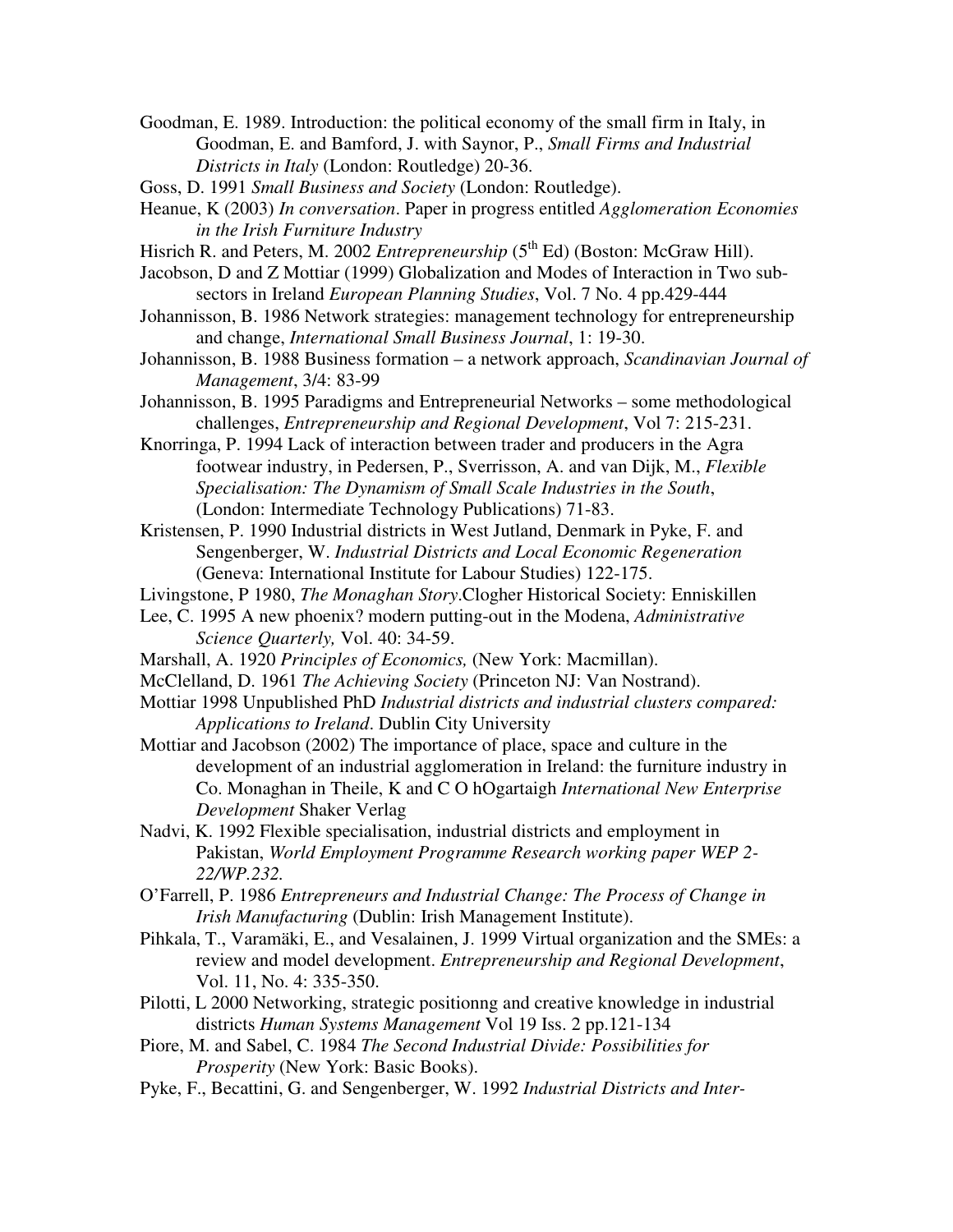*Firm Co-operation in Italy* (Geneva: International Institute for Labour Studies)

- Rabellotti, R. 1995 Is there an "industrial district model?: footwear districts in Italy and Mexico compared, *World Development,* Vol.23, No. 1: 29-41.
- Rabellotti, R. 1994 Industrial districts in Mexico: The case of the footwear industry in Guadalajara and Leon in Pedersen, P., Sverrisson, A. and van Dijk, M., *Flexible Specialisation: The Dynamism of Small Scale Industries in the South,* (London: Intermediate Technology Publications) 131-147.
- Saxenian, A. 1994 *Regional Advantage: Culture and Competition in Silicon Valley and Route 128* (Cambridge MA: Harvard University Press).
- Schmitz, H. 1993 Small shoemakers and Fordist giants: tale of a supercluster, Ids Discussion Paper 331.
- Shaw, G and Williams, A 2004 From Lifestyle consumption to Lifestyle Production: changing Patterns of Tourism Entrepreneurship in Thomas, R *Small firms in tourism: International Perspectives* pp. 99-114 Elsevier: Amsterdam
- Solinas, G 1982 Labour market segmentation and workers' careers': the case of the Italian knitwear industry *Cambridge Journal of Economics* Vol. 6 pp.331-352
- Sverrisson, A. 1992 Flexible specialisation and woodworking enterprises in Kenya and Zimbabwe, *Ids bulletin*, Vol. 23, No. 3: 28-33.
- Swayne, C. and Tucker, W. 1973 *The Effective Entrepreneur* (Morristown NJ: General Learning Press).
- Tamisari, M 2000 The evolution of the chair-manufacturing industry in Friuli-Venezia Giulia, in in Belussi, F and Gottardi, G *Evolutionary patterns of local industrial systems* Ashgate: Aldershot pp.183-194.
- Trigilia, C. 1990 Italian industrial districts: Neither myth nor interlude, in Pyke, F. and Sengenberger, W. *Industrial districts and local economic regeneration* (Geneva, International Institute for Labour Studies) 33-47.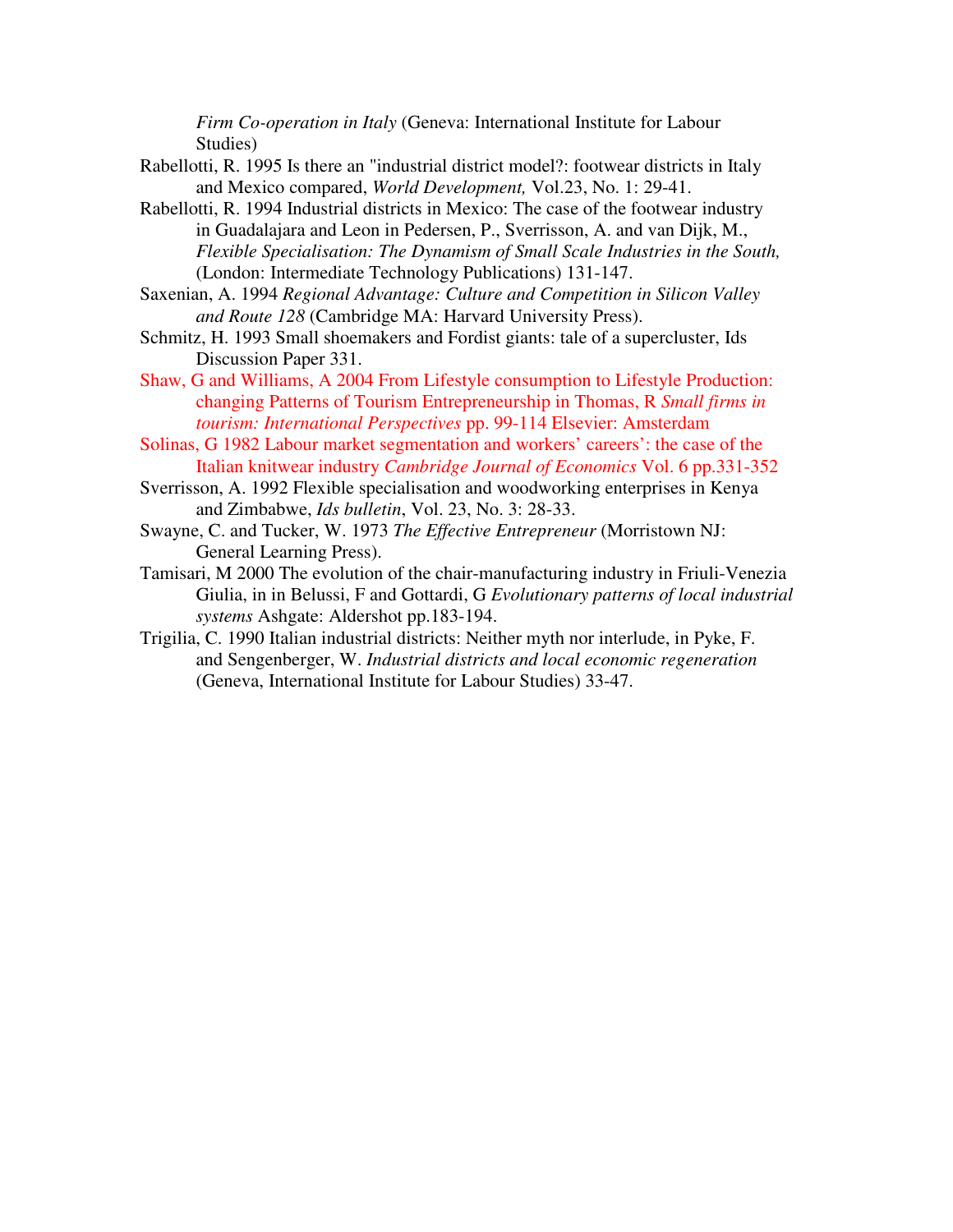

**Figure 1: In order to succeed as an entrepreneur in the local industry is it important or helpful/useful to:**